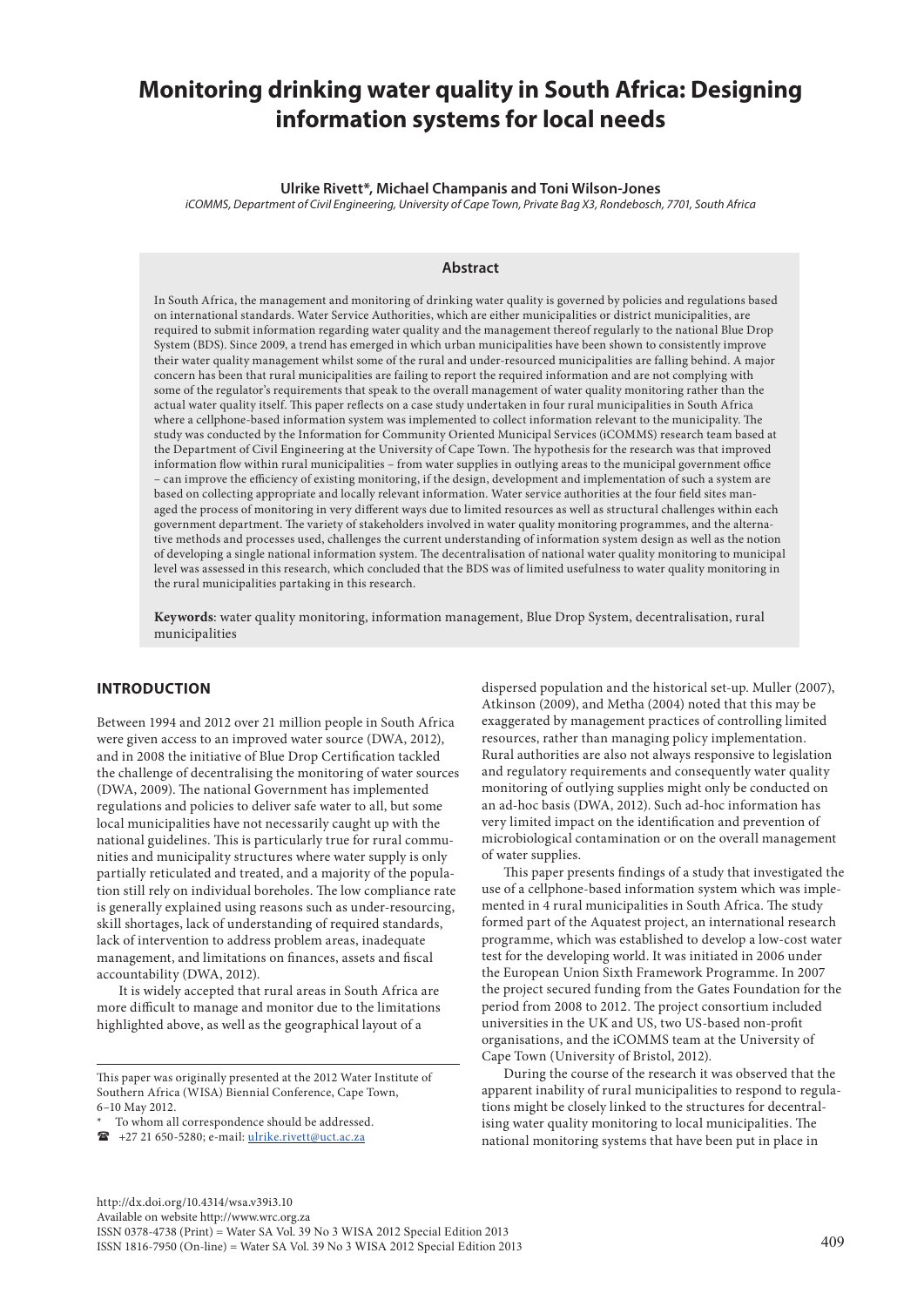order to maintain an overview – such as the Blue Drop System (BDS) – may in their reporting requirements disadvantage under-resourced municipalities.

As described by Brett (2009), decentralisation of a national function can either be merely bureaucratic or can be part of a process of ceding power to a community. Depending on which of the two forms is the basis for the decentralisation, the national monitoring of the decentralised function will vary.

It is argued here that the current information systems implemented to monitor drinking water quality compliance nationally are designed for the economically affluent municipalities who have the ability and means to implement policy and best practices. Small and under-resourced municipalities, on the other hand, could be negatively impacted by these systems to the extent that water quality monitoring has turned into a bureaucratic function that has limited impact on decision-making at local level.

## **RESEARCH METHOD**

National Government has highlighted the shortcomings of rural municipalities in providing accurate and up-to-date information on all water sources in the BDS (DWA, 2009). Using this statement of Government, the study investigated if one of the reasons for failing to supply information lie with the usefulness of the information to local decision-making.

In order to establish this, an information system was designed which provided rural Water Service Authorities (WSAs) with regular and accurate information on the drinking water quality in the communities they served. The hypothesis was that such information would improve existing monitoring programmes and support local decision makers in managing policy implementation as well as controlling limited resources. The basic premise was that a key reason for municipalities not providing information to national Government was due to the low priority that national information collection has in rural municipalities.

The research was structured around a case study of 4 field sites in rural South Africa. The scope of each case was a single WSA, which was responsible for multiple communities in outlying areas and with a dispersed population.

The researchers had observed during the first site visits to the rural WSAs that there was little commonality in monitoring programmes between the different WSAs. Thus, one requirement for the system design was that it had to cater for local data and information needs.

The measures for improvement of monitoring were:

- An increase in reporting of the water quality standards in rural areas with borehole water supply
- An increase of awareness at managerial level of the status of rural water supply
- An increase of awareness at borehole operator level of the requirements of management and the need for data collection for national monitoring purposes
- An increase of awareness regarding problems and issues at the water supply site
- An experience of accountability and transparency of the authorities responsible for water quality monitoring
- An experience of usefulness of the information for decision making

The following generic procedures were followed to develop the system as well as monitor the changes at each of the four WSAs:

- 1. Documentation of existing monitoring programmes
- 2. Identification of relevant actors within the monitoring and water quality management structures
- 3. Analysis of the information needs as identified by local managers, borehole operators and other stakeholders
- 4. Analysis of the differences between local monitoring practices and national guidelines
- 5. Re-framing of the findings of the analysis into an information system design that responded to the identified needs
- Development of a first software application, implementation of the application and observation of the use of the system for a defined period
- Analysis of the appropriateness of the design and functionality of the system through interviews with all users and stakeholders
- 8. Response to findings by refining the design of the system, implementation of the revised application and subsequent observation of the system application for another period of time
- 9. Assessment of the improvement of the measures above through another set of interviews with managers and borehole operators as well as analysis of the data flow between the various stakeholders by analysing the information available on the database

Important to note is that the research design was kept flexible in order to respond to the varying local needs at each site. Whilst the procedures outlined above were adhered to broadly, the number of interviews or the number of stakeholders interviewed varied slightly between sites. The frequency of reporting of water quality parameters was decided together with the municipalities, based on local needs.

As outlined in Steps 6, 7, and 8 above, the design, development and implementation of the information system was undertaken as participatory action research (Avison et al., 1999), where a functional prototype of the software was developed, used and evaluated in an iterative and incremental process.

The information system was designed using cellphones as the tool for data collection, information transfer and analysis. The cellphone applications were labelled: the Water Quality Reporter (WQR) and the Water Quality Manager (WQM).

#### **THE WQR AND WQM SYSTEM**

The WQR cellphone application was installed on the phone of the water supply caretaker, who was usually a borehole operator. The water supply caretaker was guided through a number of questions regarding the water quality of the water supply and was asked to select a response.

The questions for the operators varied between the WSAs and were decided on in collaboration with the managers and borehole operators. Aspects such as questions relating to water safety plans or best practices were included and comment boxes allowed operators to provide additional information relating to the physical elements of water quality monitoring, such as pH, turbidity and electrical conductivity.

Once the water supply caretaker had collected the data, a completed form was sent via GPRS to a central server. Once the form was received at the server, a 'message manager' verified the data and checked its integrity before storing it in the database.

A notification and feedback subsystem was configured to send various messages when the sample data were received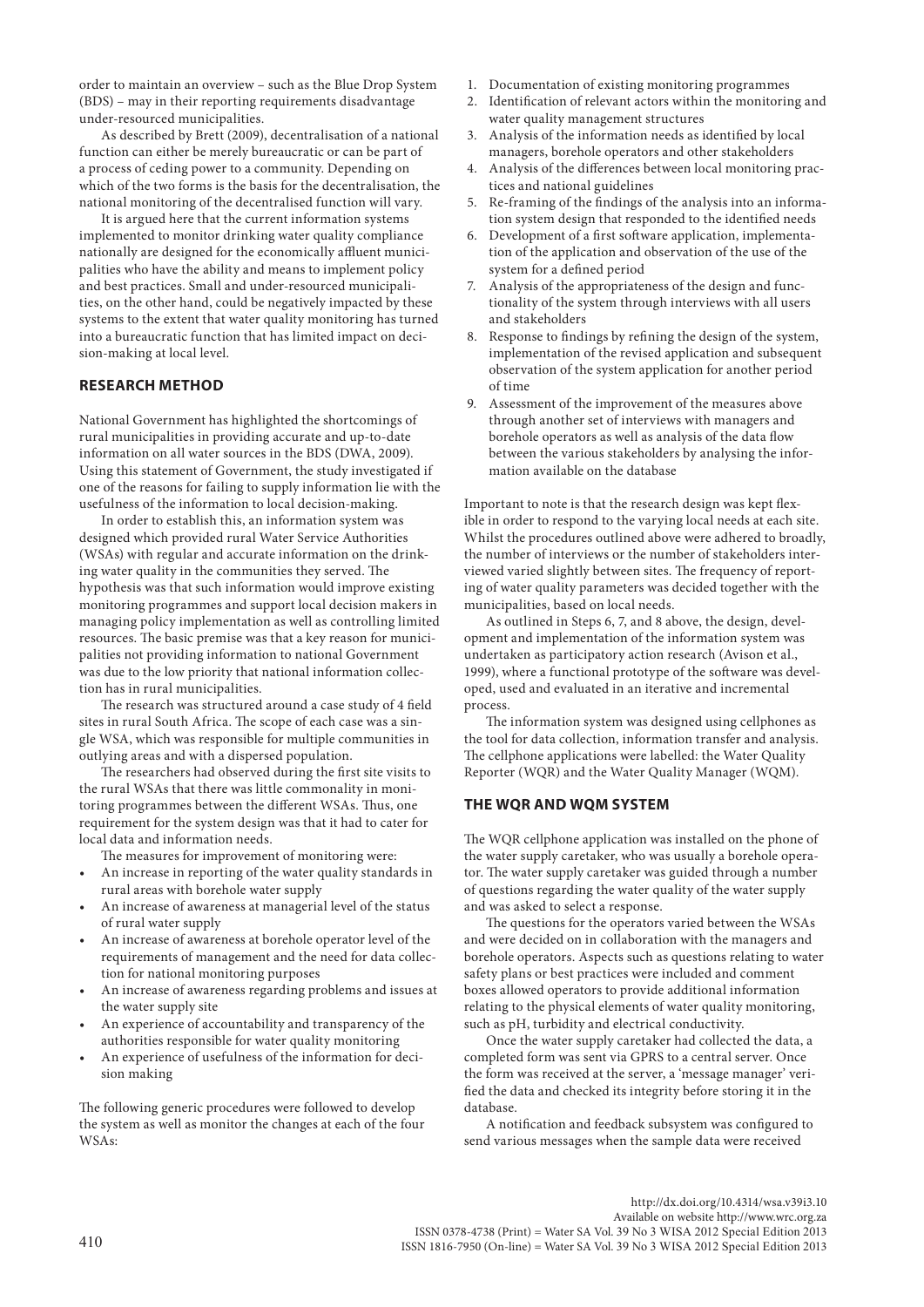



centrally. The borehole operator sending the data received either a message confirming that the data had successfully been received or a message requesting re-capturing if a value was above a limit or appeared erroneous. The manager with the overall responsibility for water quality monitoring also received a message, in case a result was outside the acceptable parameters.

After the first phase of implementation it was realised that most of the managers required a mobile application that allowed them to check the status of their various sites whilst being outside the office. Thus, the four managers of the municipal field sites were provided with Android phones that had the WQM application loaded. This application allowed each manager to review water quality testing across all relevant water sources in real-time.

The system also provided spreadsheets for reporting that could be downloaded via an Internet application. Users were able to decide on the relevant data points and could download reports for a chosen time period for each site.

Below is an overview of the functionality of the system (Champanis and Rivett, 2012):

A detailed description of the technical specifications and the system design can be found in Champanis and Rivett (2012).

## **OBSERVATIONS AND DISCUSSION**

The observation that different government departments manage water quality in each of the rural municipalities indicates that an understanding of the decentralisation of water quality management is vital if a national monitoring system is to be successfully implemented.

The discipline of e-government and e-governance offers some findings with regards to the implementation of national government systems: Heeks and Bailur's (2007) study of the e-government literature reveals an academic discourse of overwhelming optimism about the potential of e-government for development. Yet, in over a decade of e-government research, most government information systems projects in the developing world have ended in either partial or total failure (Moodley, 2005; Heeks, 2003). Systems failure is ascribed to enforcing unwanted or contentious change in organisational processes, or because the technology requirements, such as hardware and connectivity, did not exist or were not maintainable due to limited human, technical and financial resources. In general, the literature on information systems failure suggests that failure occurs because some aspect of the system context – social, technical or political – is inadequately understood, ignored or underestimated (Dada, 2006; Pardo, 2002; Maumbe, 2008)

Based on the literature review, the researchers identified that e-government literature does not discuss the contentious nature of government information system successes. For example, is a project successful if it helps government to carry out a function more effectively, but results in job losses or redundancy in specific social groups? This question is not to underestimate the value of efficient and effective technical systems. For example, most people would agree that a system that improves the delivery of basic services, or helps citizens hold public bodies to account, supports development and is broadly desirable. However, if the information system results in already constrained resources being used to collect information that is only relevant for bureaucratic and reporting purposes, the effectiveness and desirability of a government system could be questioned.

Information systems can be experienced as an appropriate tool to support decentralisation of core government functions since the design and structure of information systems is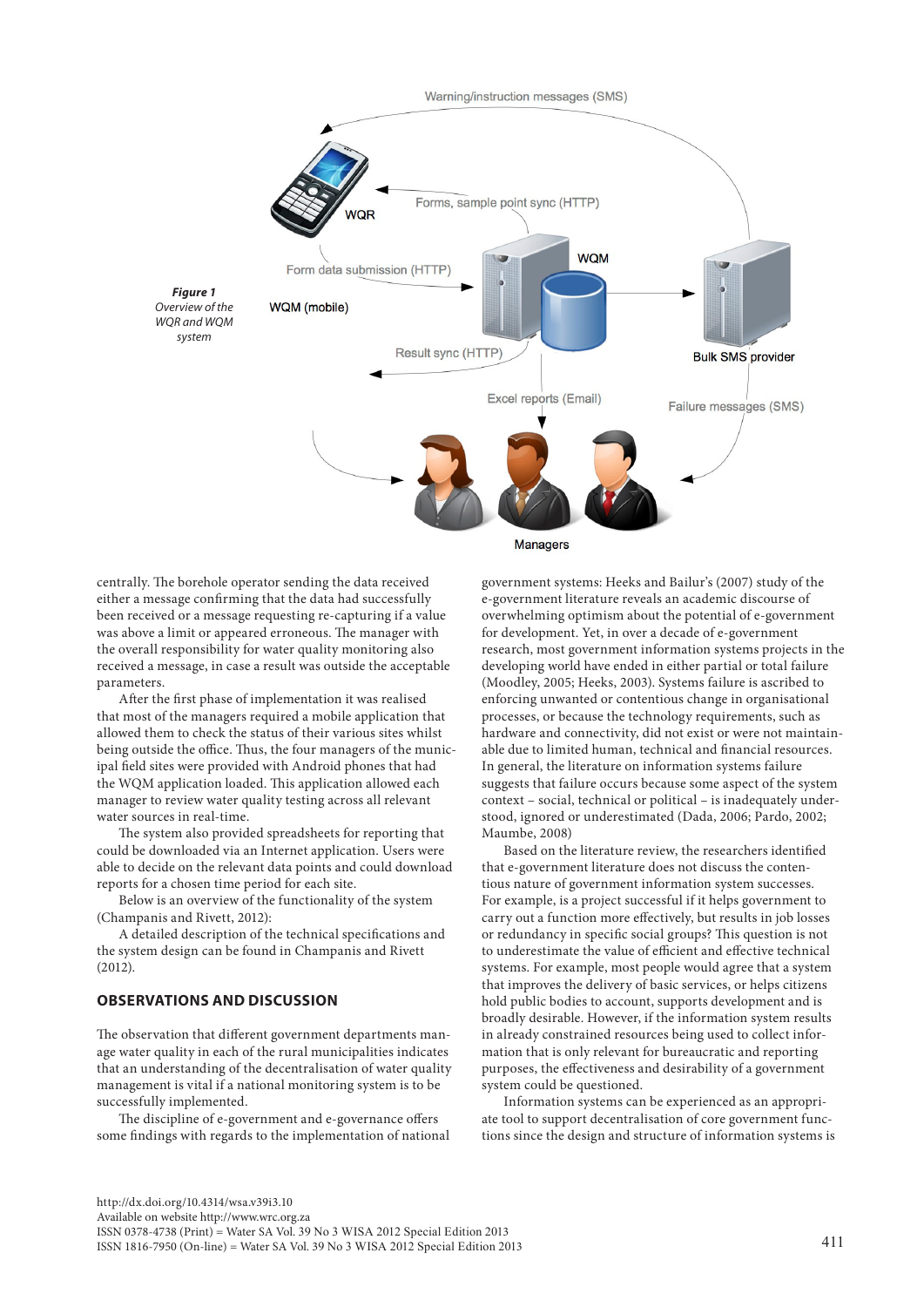hierarchical in nature, which is often experienced as a mirror to the monitoring of a decentralised national function. By collecting appropriate information at local level, national government is able to 'track progress'. The experience of the information system in this context is that, due to the system, information is collected that allows the citizen to hold politicians, municipal officers and other public organisation accountable. However, if the system design fails to address the notion of devolving responsibility as part of the decentralisation, it could be argued that the system might be doomed to fail.

According to Brett (2009) there are three justifications for decentralisation:

- It should improve democratic accountability by allowing the local community to exercise closer control over local politicians.
- It should improve management of local services by making local officials directly accountable to local politicians and society at large.
- It should help overcome possible ethnic or sectarian divisions by allowing minority communities to control political decisions.

Brett (2009) makes the argument that, whilst certain aspects of central government have to be delegated to local bureaucratic structures, a devolution also means that there is an obligation to cede control to a local municipality that may have differing political structures, different resources or management structures.

In the context of water provision in South Africa, the Constitution, in Schedule 4B (Republic of South Africa, 2004) makes clear that the function of providing safe water rests with both national and provincial government. The decentralisation to local level is facilitated based on the notions that Brett (2009) has highlighted above. By allowing municipalities to design their own water quality management structures, it can be expected that municipalities would respond more appropriately to the local needs, that resources would be allocated appropriately and that functions between various stakeholders and participants (e.g. engineers and environmental health officers) would be allocated to respond to the local needs appropriately. Thus control would be ceded to local municipalities and it can be expected that other variables such as resources available to local authorities, the political autonomy and the local democratic process would be taken care off by the people who know their environment best.

However, the challenge of the ceding of control becomes apparent, when the national government expects to maintain a level of control by monitoring the municipality from a distance through a centralised information system. The BDS was designed as a generic monitoring programme, based on the outline of best practices at national level (SABS, 2006). This research confirmed that the water quality monitoring programmes employed in each of the municipalities varied greatly. None of the four municipalities monitored water quality using similar structures, or a generic programme. For example, in one of the study sites the manager visited each supply site once a month for compliance monitoring, whilst in another site environmental health officers were tasked with compliance monitoring. Since there were very few environmental health officers, compliance monitoring was often only performed annually. Borehole operators performed weekly operational monitoring tests (e.g. measurement of pH, turbidity, and electrical conductivity) at some sites, yet

these tests were not performed at all at other municipalities. Formal workflows only existed in one of the municipalities. In three of the four municipalities, the person managing the borehole operators and managing the water supplies was also directly involved in the water quality compliance monitoring. The managers of water supplies were employed through the Department of Health, the Department of Social Works, the municipality, or the district, in the different cases. There was no consistency in the requirements of the management function – water quality monitoring was a minor part of the work load in some instances due to other job requirements. For the design of an information system that would be applicable nationwide, the functionality and the information collection would be based on assuming a certain set of common denominators. For water quality monitoring, these denominators exist in the urban environments where departments are tasked with the various functions. In rural communities, one person often fulfils multiple functions due to limited resources, but also because it is often sufficient to have one person doing multiple tasks.

In order to confirm the researchers' assumption that the failure of municipalities to provide water quality information lies with the design of the national monitoring system, the design of the WQR and the WQM was focused on the local information requirements. Based on the local context, all municipalities documented the existing workflow and communication requirements between managers and local borehole operators. The system was then designed using the agreed information requirements, some of which included national monitoring requirements.

All managers reported an increase in regular communication and an increase in awareness of the status quo of water quality at the various field sites. Since only one of the field sites had a monitoring procedure in place, the reporting of water monitoring information increased in all of the WSAs. The WQM as well as the WQR were experienced as easy-to-use, due to replicating already existing workflows. Three of the municipalities improved their workflow by amending data requirements after the first revision of the software. Managers also reported that the amount of travel to remote sites was reduced due to being able to assess sites from the office. Managers felt that their confidence in water quality had increased and the system was experienced as providing relevant information for decision-making. All managers felt that they had a better understanding of the movements of the borehole operators and their needs. In some of the sites, the system became an HR management tool and one manager commented that the tool had increased his workload due to him being more aware of the challenges in one of the outlying villages.

One of the issues highlighted by Brett (2009) is the notion of 'democratic accountability'. The tension here lies in thinking of accountability in terms of improved management and bureaucratic efficiency and accountability in terms of improving the accountability of government service providers to the public. Much investment is spent towards addressing the aspects of improved management and bureaucratic efficiency as a measure of improved accountability. This can often be achieved by designing systems which allow tracking of progress or communication of the latest statistics. For example, the Blue Drop System communicates to the public the status of water quality in each municipality of South Africa; however, it does not communicate who is responsible and who the various government structures at local level are that should be held accountable.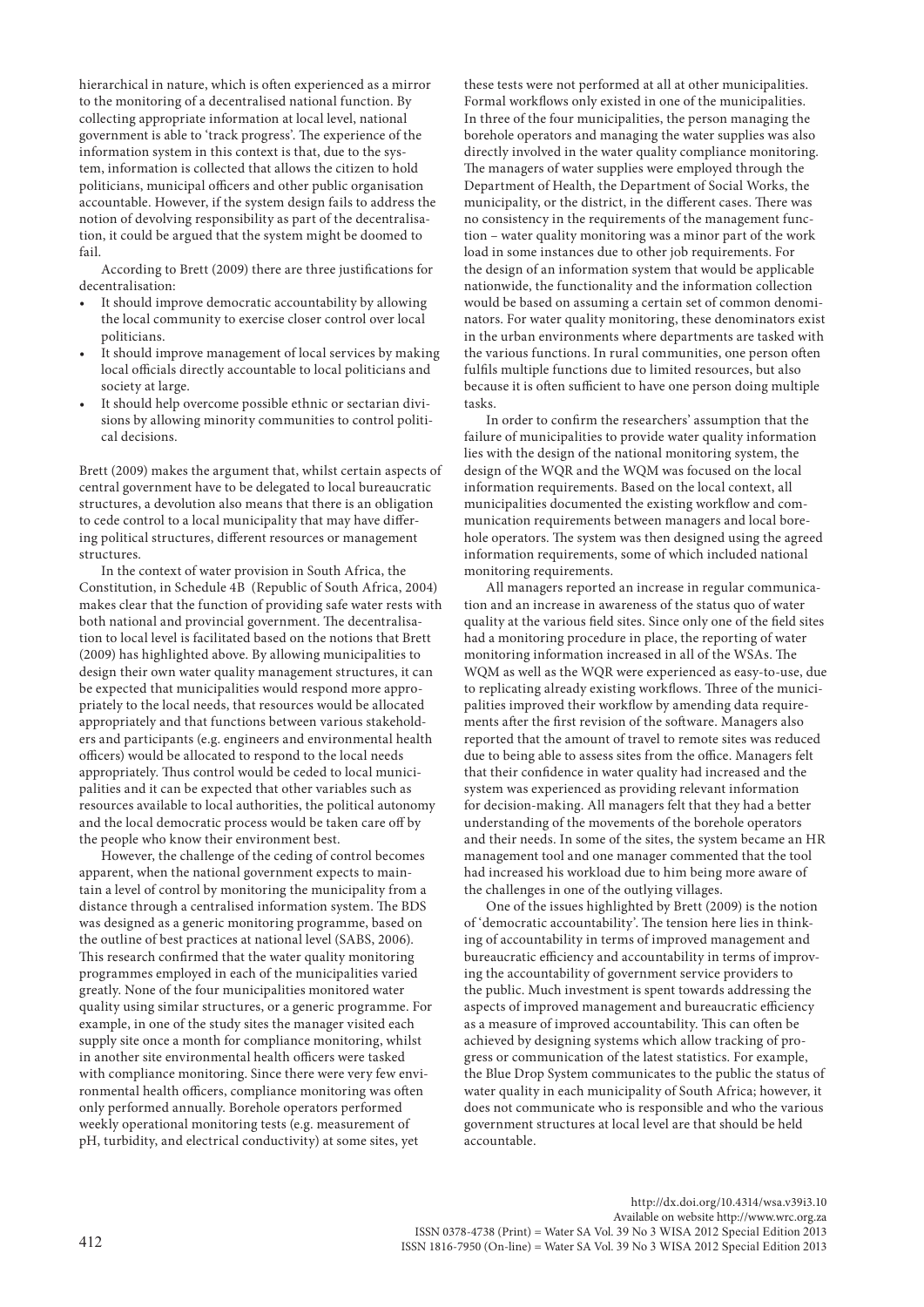The study of the WQR and WQM implementation pointed towards a need to improve the second aspect of accountability regarding government providing services to the public. The ability to keep local records and download reports was experienced as increasing transparency as well as accountability – which was confirmed by both managers and borehole operators. One of the borehole operators had used the WQR application to show community members how water quality information was communicated to the municipality and expressed that this resulted in the community feeling more closely linked to the government authorities. Managers felt that national government should include the information collected at local level into the national system in order to understand the information needs at rural level.

## **CONCLUSION**

This paper reflected on the experience gained by implementing a cellphone tool in rural municipalities, which vary greatly in their management of water quality. By observing how the tool affected the decentralisation of water quality monitoring within each municipality, conclusions regarding the challenge of developing information systems for a decentralised function can be drawn.

Information systems are inherently hierarchical and usually a 'one-size-fits-all' rule is applied when designing such systems. As indicated in the literature review, the number of failed information system projects in the government sector speaks to a need to re-look at how such systems are designed.

Rural municipalities face different challenges to urban environments. However, the systems implemented at national level to monitor municipalities from a distance do not necessarily differentiate between an urban and rural context. As a consequence, rural municipalities often fail to provide information or the information provided is limited since the management of water quality differs substantially between urban and rural environments. The rural WSAs under-perform even if the water quality itself is of an appropriate standard. If a national information system can be designed in an inclusive manner, where the information relevant to local WSAs serves as a monitoring indicator to national level, it is reasonable to expect an increase in the information and the quality of the information.

This study set out to understand if the failure of rural municipalities to provide information is based on the experience that such information has no relevance to local decision making. It is argued here that water quality monitoring could be improved by designing systems that respond directly to local needs. The findings showed that monitoring did indeed improve when using the measures indicated in the research methodology section. Reporting of water quality standards increased in all four municipalities, and managers and borehole operators reported an increase of awareness and appreciation for the need to collect information for monitoring purposes. Problems faced at water supply sites were identified sooner and the experience of accountability increased, not only for the government employees but also for the communities involved. The information collected was experienced as useful for decision-making and resulted in an overall increase in communication between the various stakeholders.

The WQR and WQM application has shown the importance of designing a system that responds to local needs, leading to positive feedback from operators and managers

expressing that the information and data received supported their job functions.

If accountability is remotely managed, systems have to be introduced that allow each stakeholder to receive relevant information. If the decentralisation of water quality monitoring is indeed intended to be more than a bureaucratic structure, the systems designed to monitor and evaluate the success of water quality monitoring programmes need to respond to the decentralised information needs.

#### **ACKNOWLEDGEMENTS**

We would like to acknowledge our sites and their staff without whom this project would not have been possible. Thank you to Hantam Municipality, Alfred-Nzo District, Chris Hani District, and Amathole Municipality.

The Aquatest Research Programme is an international, multi-disciplinary consortium led by the University of Bristol. The Global Development Program of the Bill & Melinda Gates Foundation has provided support to the second phase of the Aquatest programme with a grant of US \$13 million. The award has been made to the University of Bristol who will lead and coordinate the consortium of participants. Other consortium members include the World Health Organisation, University of California – Berkeley, University of Southampton, University of Cape Town, PATH, Aquaya Institute, and the UK Health Protection Agency.

#### **REFERENCES**

- ATKINSON D (2009) Post-apartheid Local Government Reform: A Small Town Perspective, Centre for Development and Enterprise. URL:<http://dspace.cigilibrary.org/jspui/handle/123456789/24892> (Accessed 13 March 2013).
- AVISON D, LAU F, MYERS M and NIELSEN PA (1999) Action Research. *Commun. ACM* **42** (1) 94–97.
- BRETT EA (2009) *Reconstructing Development Theory.* Palgrave McMillan, London. ISBN-13: 978-0-230-22981-5.
- CHAMPANIS M and RIVETT U (2012) Reporting Water Quality A Case Study of a Mobile Phone Application for Collecting Data in Developing Countries, *Proc. Fifth International Conference on Information and Communication Technologies and Development,*  12–15 March 2012, Atlanta. ACM, Atlanta. 105–113.
- DADA D (2006) The failure of e-government in developing countries: A literature review. *Electron. J. Inf. Syst. Dev. Countries* **26** 39–43.
- DWA (DEPARTMENT OF WATER AFFAIRS, SOUTH AFRICA) (2012) Water Services National Information System, WSNIS. URL: [http://www.dwaf.gov.za/dir\\_ws/wsnis/default.asp?nStn=pg\\_Rep](http://www.dwaf.gov.za/dir_ws/wsnis/default.asp?nStn=pg_Reports&SAID=207&SASID=539&curPerspectiveID=2) [orts&SAID=207&SASID=539&curPerspectiveID=2](http://www.dwaf.gov.za/dir_ws/wsnis/default.asp?nStn=pg_Reports&SAID=207&SASID=539&curPerspectiveID=2) (Accessed 12 March 2013).
- DWA (DEPARTMENT OF WATER AFFAIRS, SOUTH AFRICA) (2009) Blue Drop Report 2009. URL: [http://www.ewisa.co.za/](http://www.ewisa.co.za/misc/BLUE_GREENDROPREPORT/Blue%20drop%20report.pdf) [misc/BLUE\\_GREENDROPREPORT/Blue%20drop%20report.pdf](http://www.ewisa.co.za/misc/BLUE_GREENDROPREPORT/Blue%20drop%20report.pdf) (Accessed 12 March 2013).
- HEEKS R (2003) eGovernment for Development Success/Failure Rates, Survey Overview. URL: [http://www.egov4dev.org/sfover](http://www.egov4dev.org/sfoverview.htm)[view.htm](http://www.egov4dev.org/sfoverview.htm) (Accessed 18 March 2013).
- HEEKS R and BAILUR S (2007) Analyzing e-government research: Perspectives, philosophies, theories, methods, and practice. *Gov. Inf. Q.* **24** (2) 243–265.
- MAUMBE BM, OWEI V and ALEXANDER H (2008) Questioning the pace and pathway of e-government development in Africa: A case study of South Africa's Cape Gateway project. *Gov. Inf. Q.*  **25** 757–777.
- MEHTA L and NTSHONA Z (2004) Dancing to two tunes? Rights and market-based approaches in South Africa's water domain. Sustainable Livelihoods in Southern Africa Research Paper 17. Institute of Development Studies, Brighton.